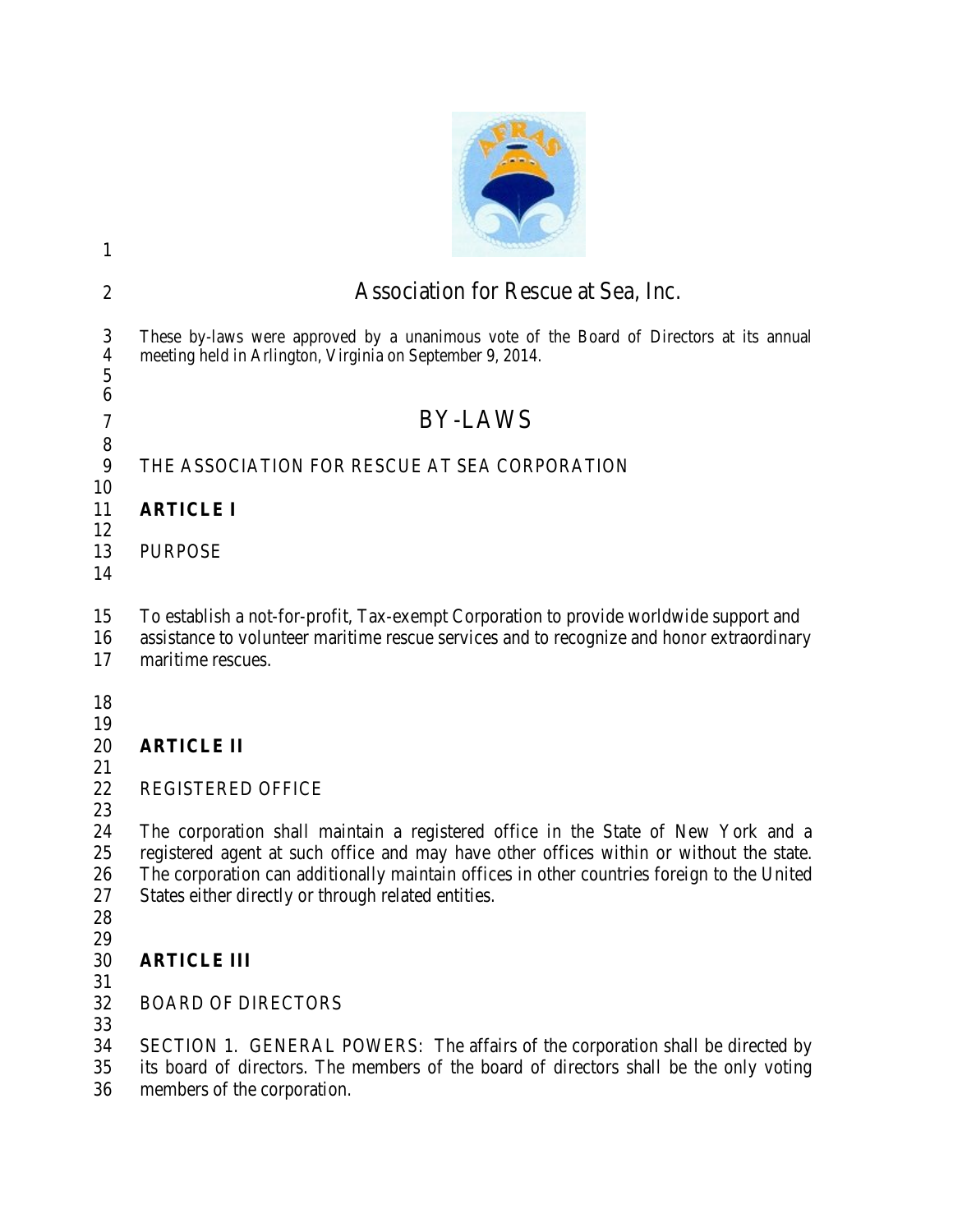SECTION 2a. NUMBER: The number of directors shall not exceed twenty-five (25). The number of directors may be decreased to not fewer than five (5) due to attrition, resignation, or failure of the board of directors to qualify and elect new directors. The number of directors may be less than five (5) or more than twenty-five (25) only through amendment to this section.

 SECTION 2b. TERM: The term of each director shall be three (3) years, with staggered terms such that one-third of the directors are elected each year. Each director shall hold office until his or her successor shall have been elected, except in cases of death, resignation, or removal. Directors shall take office at the end of the meeting during which they were elected. Directors may not serve more than three consecutive terms.

 SECTION 2c. ELECTION: Directors shall be elected at the annual meeting by a majority vote of the board of directors. Upon election to the board, they become voting members of the corporation.

 SECTION 2d. RESIDENCE REQUIREMENTS: At least one of the directors shall be a citizen of the United States and a resident of the State of New York.

 SECTION 2e. CHAIRPERSON: Each year at the annual meeting, the directors shall elect by simple majority, from among themselves, a director to serve as chairperson for the upcoming year, who shall 1) preside, generally according to rules of parliamentary procedure in Robert's Rules of Order (latest edition), at all meetings of the board of directors, and 2) appoint the chairpersons and members of each corporate committee, and 3) have such other authority and responsibilities as hereinafter provided. The newly elected chairperson will assume his or her duties at the end of the meeting during which he or she was elected.

 SECTION 3. VACANCIES: If any vacancy occurs on the board of directors, the nominating committee may meet, nominate, and present candidates for election by the board of directors.

 SECTION 4. COMPENSATION: Directors shall not receive any stated salaries for their services, but by resolution of the board of directors, a fixed sum and expenses of attendance, if any, may be allowed for each regular or special meeting of the board, provided that nothing herein contained shall be construed to preclude any director from serving the corporation in any other capacity and receiving reasonable compensation therefore.

 SECTION 5. RESIGNATION OF A DIRECTOR: Any director may resign by filing a written resignation with the secretary, who shall deliver it immediately to the president and to each member of the board of directors.

 SECTION 6. TRANSFER OF MEMBERSHIP: Membership in this corporation is not transferable.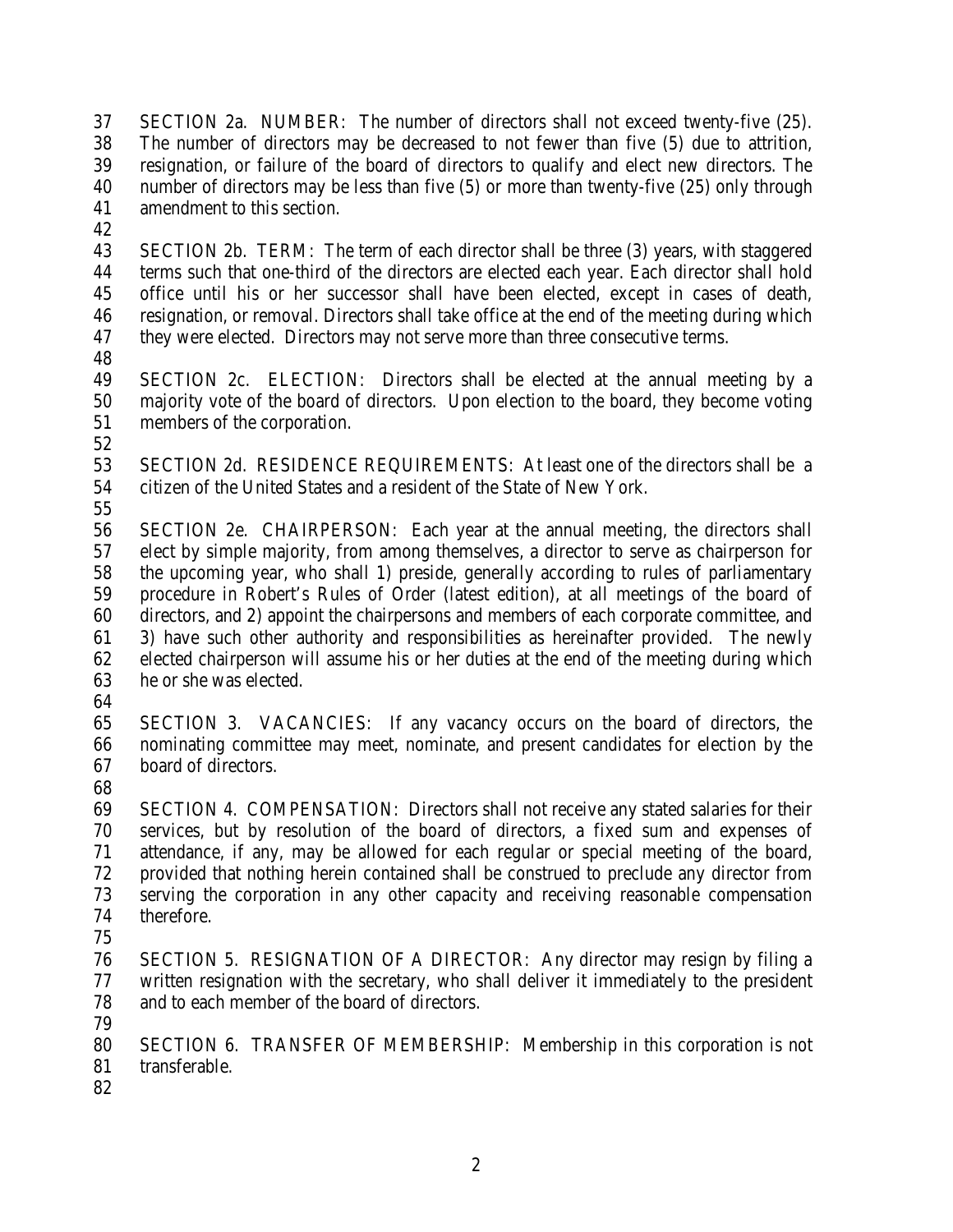SECTION 7. TERMINATION OF A DIRECTOR: The board of directors, by an affirmative vote of two-thirds of the board of directors, may suspend or expel a director for cause after an appropriate hearing, and may, by a majority vote of the directors present at any regularly constituted meeting at which a quorum has been established, terminate the membership of any director who becomes ineligible for board membership.

 

### **ARTICLE IV**

# OFFICERS OF THE CORPORATION

 SECTION 1. OFFICERS: The officers of the corporation shall be a president, one or more vice presidents (the number thereof to be determined by the board of directors), a treasurer, a secretary, and other officers as may be designated and elected by the board of directors. Officers whose authority and duties are not prescribed in these by-laws shall be elected, shall have such authority, and shall perform such duties as may be prescribed, from time to time, by the board of directors. Any two or more offices may be held by the same person, except the offices of president and secretary.

 SECTION 2. ELECTION AND TERM OF OFFICE: Officers of the corporation shall be elected for a two-year term by the board of directors at the regular, annual meeting of the board of directors. The president and treasurer shall be elected on even years, and the vice president(s), secretary, and chief information officer (CIO) shall be elected on odd years. Election shall require a majority vote of the board of directors at the annual meeting. If the election of officers should not be held at the annual meeting, such election shall be held as soon thereafter as conveniently may be done. Officers shall take office at the end of the meeting during which they were elected.

 SECTION 3. VACANCIES: Vacancies may be filled or new offices created and filled at any meeting of the board of directors where a quorum is present, by a majority vote of all the directors. Each officer shall hold office until his successor shall have been qualified and duly elected or until said officer shall resign or shall have been removed in the manner hereinafter provided. Election of an officer shall not of itself create contract rights.

 SECTION 4. LIMITATION OF NUMBER OF TERMS: The president, vice president(s), secretary, treasurer, and chief information officer (CIO) serve without limitation at the pleasure of the board of directors.

 SECTION 5. REMOVAL: Any officer elected or appointed by the board of directors may be removed by the board of directors whenever, in its judgment, the best interest of the corporation would be served thereby. Such removal shall be without prejudice to the contract rights, if any, of the person so removed. Removal of an officer can only occur by vote of a two-thirds majority of the board of directors, after an appropriate hearing is held.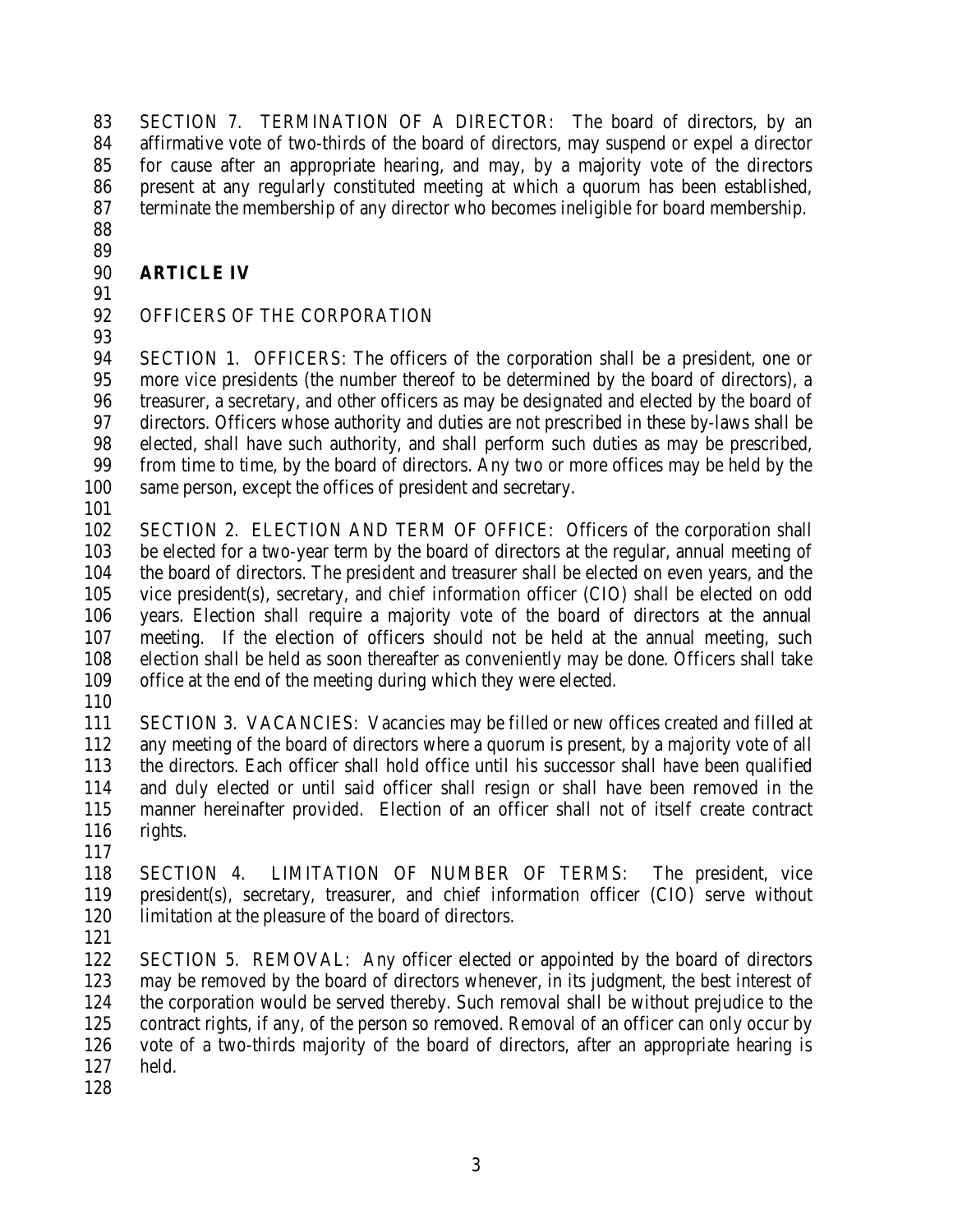SECTION 6. SUCCESSION: The order of succession to the office of president shall be one of the vice presidents selected by the board of directors; and if there should be no vice president, then the secretary. The chairperson of the board of directors may appoint any of these offices if there is no elected person available, or may let the succession stand until the next election. Such appointed person shall serve until the next annual meeting, at which time an election to fill the remaining term shall be held.

 

# **ARTICLE V**

# OFFICERS

 SECTION 1. PRESIDENT: The president shall be the principal executive officer of the corporation and should be a member of the board of directors. Subject at all times to the direction and control of the board of directors, the president shall oversee the business and affairs of the corporation; shall see that the resolutions and directives of the board of directors are implemented except in those instances in which the responsibility is directly assigned to some other person by the board of directors; shall serve as a member of all committees, and, in general, shall discharge all duties incident to the office of president and other such duties as may be prescribed by the board of directors. Except in those instances in which the authority to execute is expressly delegated to another officer or agent of the corporation or a different mode of execution is expressly prescribed by the board of directors or the by-laws, the president may execute for the corporation any contracts, deeds, mortgages, bonds, or other instruments which the board of directors has authorized to be executed, and may accomplish such execution either under or without the seal of the corporation and either individually or with the Secretary, any assistant secretary, or any other officer hereunder authorized by the board of directors, according to the requirement of the form of the instrument.

 SECTION 2. VICE PRESIDENT(S): The vice president(s) shall assist the president in the discharge of duties as the president may direct and delegate and shall perform such other duties as from time to time may be assigned by the president or by the board of directors. In the absence of the president or in the event of the president's inability or refusal to act, a vice president designated by the board of directors shall perform the duties of the president and when so acting, shall have all the powers of and be subject to all the restrictions upon the powers of the president. When so acting, the vice president may execute the powers of the office of president, including the power to execute for the corporation any contracts, deeds, mortgages, bonds, or other instruments which the board of directors has authorized to be executed, and may accomplish such execution either under or without the seal of the corporation and either individually or with the secretary and any assistant secretary, or any other officer there under authorized by the board of directors, according to the requirements of the form of the instrument.

 SECTION 4. TREASURER: The treasurer shall be the principal accounting and financial officer of the corporation. The treasurer shall: (A) have charge of and be responsible for the maintenance of adequate books of account for the corporation; (B)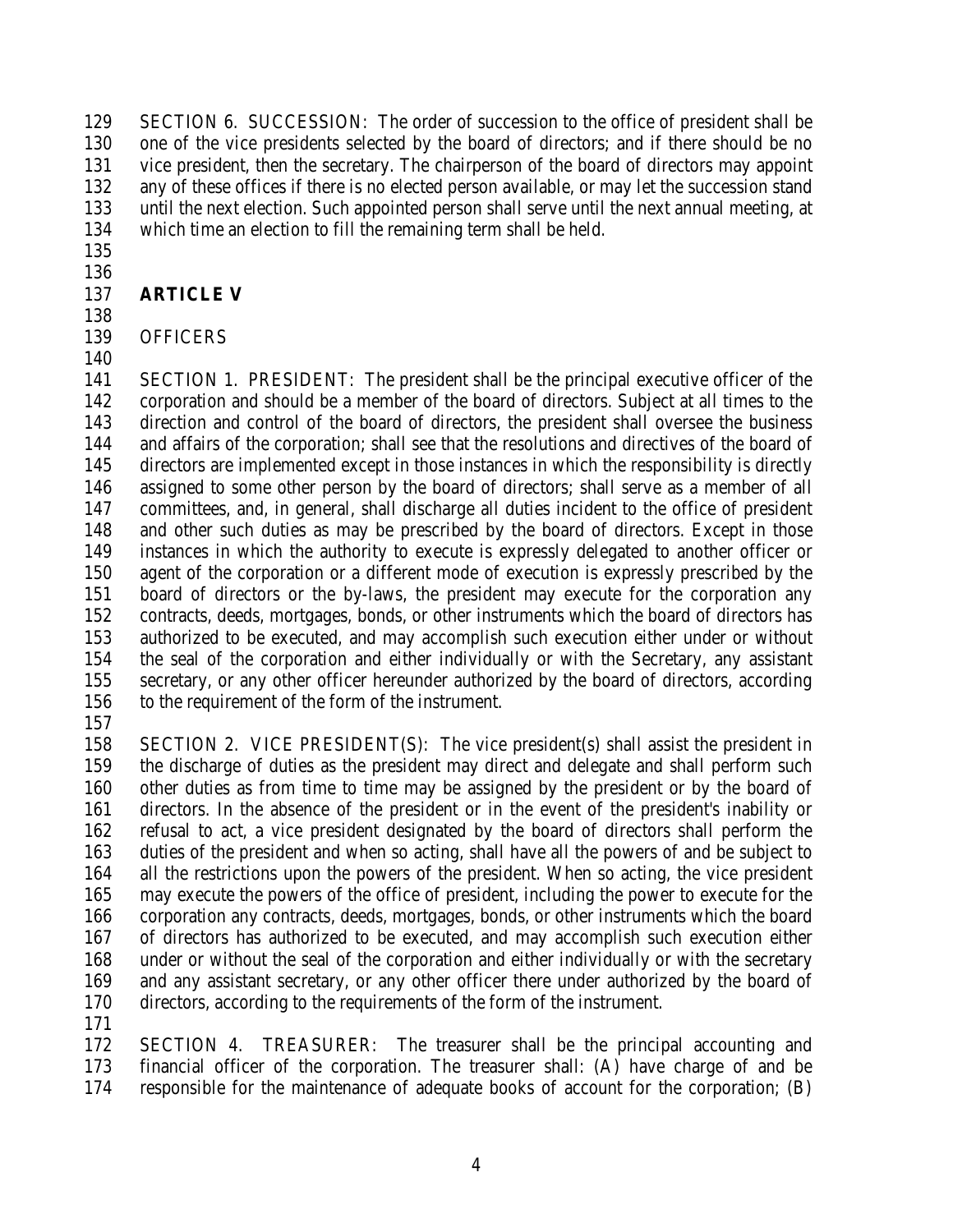have charge and custody of all funds and securities of the corporation, and be responsible for the receipt and disbursement thereof; and (C) perform all the duties incident to the office of treasurer and such other duties as from time to time may be assigned by the president. If required by the board of directors, the treasurer shall give a bond for the faithful discharge of these duties in such sum and with such surety or sureties as the board of directors shall determine. The treasurer shall have authority to invest funds to earn interest as the best interests of the corporation dictate. These investments are to be made conservatively and prudently under the direction of the finance and audit committee.

 SECTION 5. SECRETARY: The secretary shall record the minutes of the meetings of the members and of the board of directors in one or more books provided for that purpose; see that all notices are duly given in accordance with the provisions of these by- laws or as required by law; be custodian of the corporate records and seal of the corporation; keep a register of the post office address of each member; keep the corporation registration current, which includes filing the annual report; and perform all duties incident to the office of secretary and such other duties as from time to time may be assigned by the president or by the board of directors. It shall be the responsibility of secretary to create, print, assemble, distribute, and mail, in a timely fashion, information to directors, officers, committees, and supporters of the Association.

 SECTION 6. CHIEF INFORMATION OFFICER: The Chief Information Officer (CIO) shall lead the strategic and operational planning of the Association's information technology (IT) efforts to achieve focus goals by fostering innovation and prioritizing IT initiatives and coordinating the evaluation, deployment, and management of the organization. The CIO will develop and maintain an appropriate IT organizational structure that supports the needs of the business and the Association's mission statement. The CIO will establish and update IT goals, objectives, and operating procedures and identify opportunities for the appropriate and cost-effective investment of financial resources in IT systems and resources, including staffing, sourcing, purchasing, and in- house development. The CIO is responsible to assess and communicate risks associated with IT investments; develop, track, and control the information technology annual operating and capital budgets; develop business case justifications and cost/benefit analyses for IT spending and initiatives; and for direct development and execution of an enterprise-wide disaster recovery and business continuity plan.

 

# **ARTICLE VI**

- 
- MEMBERS
- 

 SECTION 1. VOTING MEMBERSHIP: The only voting members of the corporation are the board of directors.

- 
- 
-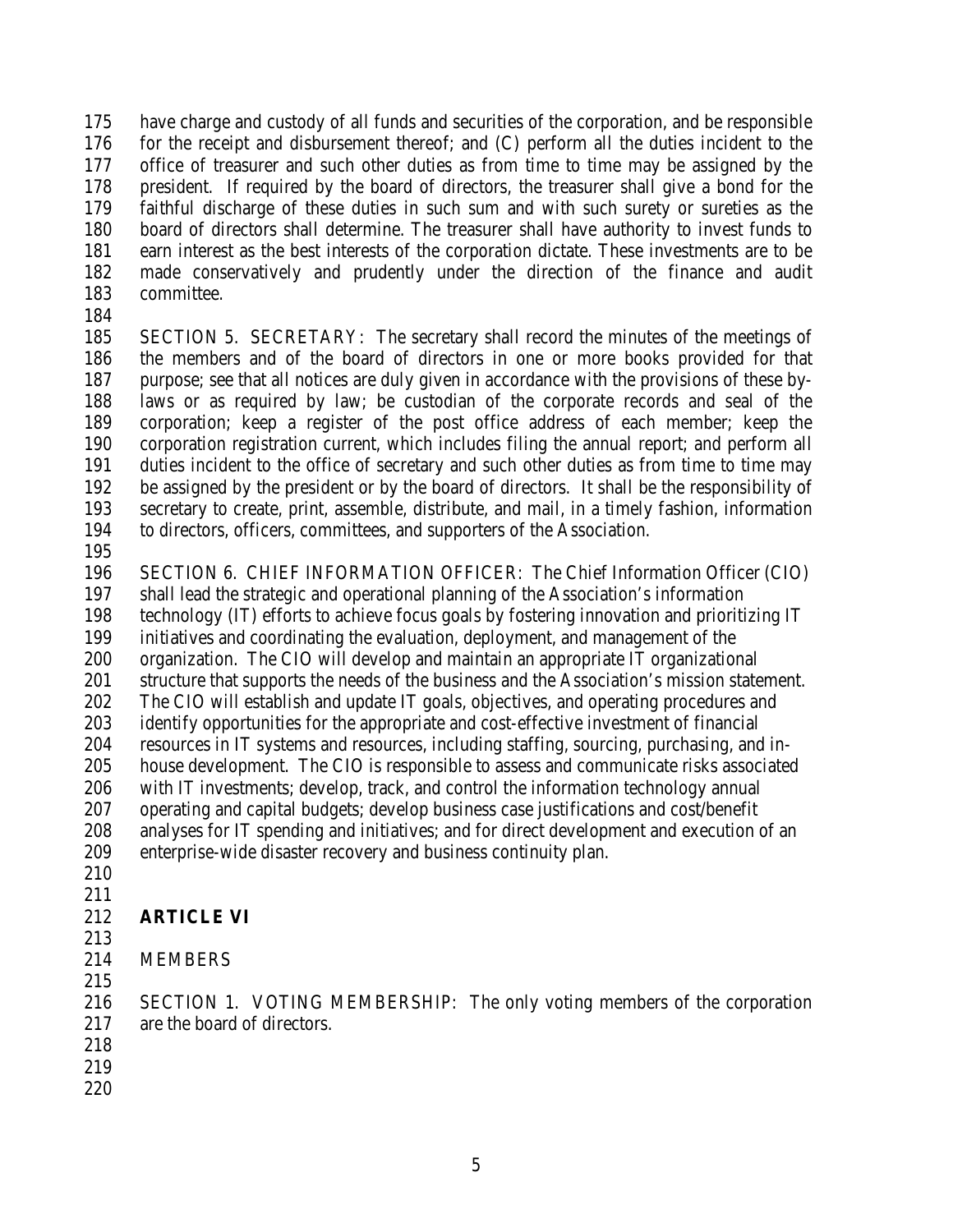- **ARTICLE VII**
- 

MEETINGS

 SECTION 1. ANNUAL MEETING: An annual meeting of the board of directors shall be fixed as the third Thursday of September, which may with appropriate notice be changed from time to time by action of the board of directors. If such day be a legal holiday, the meeting shall be held at the same hour on the next succeeding business day. The meeting shall be for the purpose of electing directors and officers and for transaction of such other business as may come before the meeting.

 SECTION 2. REGULAR MEETINGS: A regular meeting of the board of directors shall be held annually, by notice of the chairperson of the board. Other regular meetings may be held with proper notice as required by these by-laws. The board of directors may provide by resolution the time and place, for the holding of additional regular meetings of 236 the Board without other notice than such resolution.

 SECTION 3. SPECIAL MEETING: Special meetings of the directors may be called either by the president, the chairperson of the board of directors, or by not less than two of the directors, upon proper notice.

 SECTION 4. PLACE OF MEETING: The board of directors may designate any place as the place of meeting for any annual meeting or for any special meeting called by the board of directors. If no designation is made or if a special meeting be otherwise called, the place of the meeting shall be the registered office of the corporation in the State of New York.

 SECTION 5. PROPER NOTICE OF MEETING: Written notice stating the place, date, and hour of any meeting of directors shall be delivered to each member entitled to vote at such meetings not less than ten or more than forty days before the date of such meeting. In case of a special meeting or when required by statute or by these by-laws, the purpose for which the meeting is called shall be stated on the notice. If mailed, the notice of a meeting shall be deemed delivered when deposited in the United States mail, addressed to the member at his/her address as it appears on the records of the corporation, with postage thereon paid. The notice for the annual meeting must be posted thirty (30) days prior to the meeting date. Notice of any special meeting of the board of directors may be waived in writing, signed by the person or persons entitled to the notice either before or after the time of the meeting. The attendance of a director at any meeting shall constitute a waiver of notice of such meeting, except where a director attends a meeting for the express purpose of objecting to the transaction of any business, because the meeting is not lawfully called or convened.

 SECTION 6. INFORMAL ACTION BY DIRECTORS: Any action required to be taken at a meeting of the board of Directors of the corporation, may be taken without a meeting if a unanimous consent in writing is agreed to by all the directors.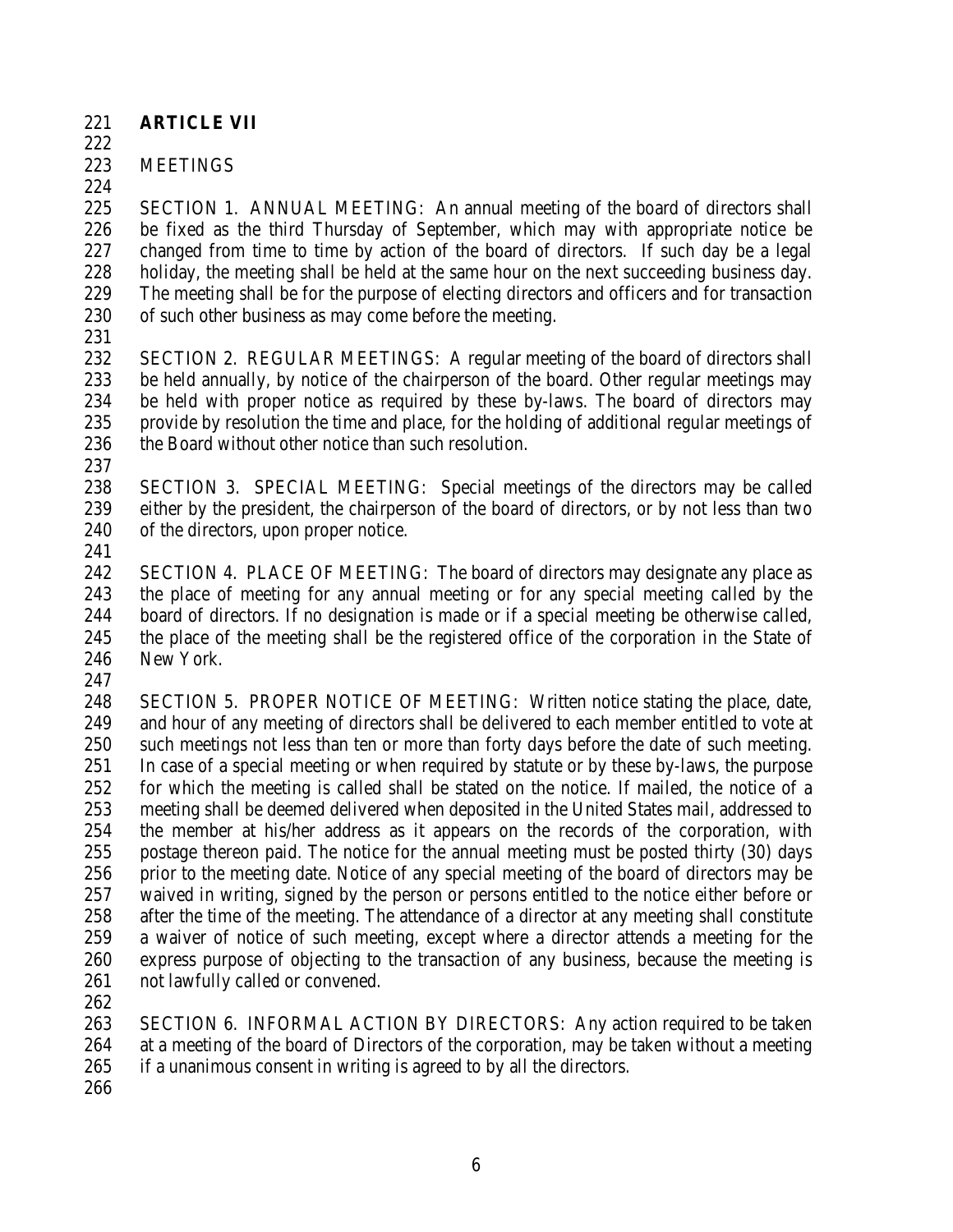SECTION 7. QUORUM: A majority of the board of directors shall constitute a quorum for the transaction of business at any regular meetings of the board. Telephonic attendance is permitted. If less than a majority of the directors is present, they may adjourn the meeting to another time with proper notice.

 SECTION 8. MANNER OF ACTING: The act of a majority of the directors present at a meeting at which a quorum is present shall be the act of the board of directors, unless the act of a greater number is required by statute, these by-laws, or the articles of incorporation.

- 276<br>277
- SECTION 9. PROXIES: Proxies are not allowed, in keeping with New York law governing not-for-profit corporations.
- **ARTICLE VIII**
- 

# CONTRACTS, CHECKS, DEPOSITS, AND FUNDS

 SECTION 1. CONTRACTS: The board of directors may authorize any officer or officers, agent or agents of the corporation, in addition to the officers so authorized by these by-laws, to enter into any contract or execute and deliver any instrument in the name of and on behalf of the corporation, and such authority may be general or confined to specific instances.

 SECTION 2. CHECKS, DRAFTS, ETC.: All checks, drafts, or other orders in excess of USD \$1000 for the payment of money, notes, or other evidence of indebtedness issued in the name of the corporation shall be signed by any two of the following officers: president, vice president, secretary, and treasurer. All checks, drafts, or other orders in the amount of USD \$1000 or less may be signed by any one of the following officers: president, vice president(s), secretary, and treasurer.

 SECTION 3. DEPOSITS: All funds of the corporation shall be deposited promptly to the credit of the corporation in such banks, trust companies, or other depositories as selected by the treasurer, approved by the Finance and Audit Committee, and not inconsistent with the direction of the board of directors.

 SECTION 4. GIFTS: The board of directors may accept on behalf of the corporation any contribution, gift, bequest, or device for the general purposes or for any special purpose of the corporation or for the benefit and use of scholarship recipients.

- 
- 

# **ARTICLE IX**

# BOOKS AND RECORDS

 SECTION 1: The corporation shall keep correct and complete books and records of account and shall also keep minutes of the proceedings of its members, the board of directors, and committees having any of the authority of the board of directors, and shall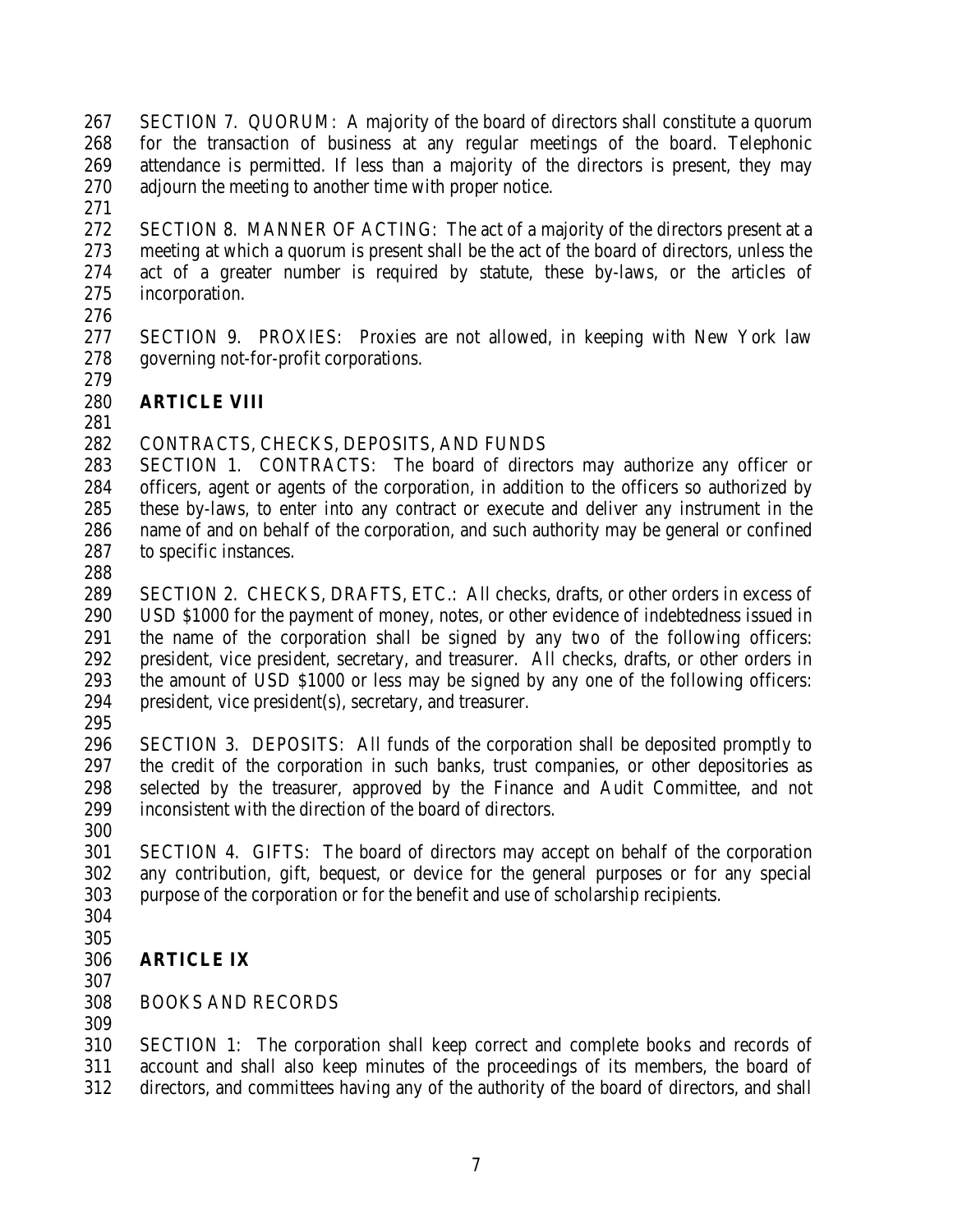keep at the registered or principal office a record giving the names and addresses of the members entitled to vote. All books and records of the corporation may be inspected by any member, or member's agent or attorney for any proper purpose at any reasonable time.

 SECTION 2: The corporation shall also keep a manual of operating practices, calendars, and responsibilities for the committees, and other procedural information. This manual will serve as the basis for the activities of the corporation. It may be amended by a majority of directors attending a meeting for which proper notice of the change was given.

 

#### **ARTICLE X**

# AMENDMENTS

 SECTION 1: The power to alter, amend, or repeal the by-laws or adopt new by-laws shall be vested in the board of directors unless otherwise provided in the articles of incorporation or the by-laws. Such action may be taken at a regular meeting or special meeting by a two-thirds majority of all the directors, provided that 30 days prior written notice of the proposed changes has been given to all directors. The by-laws may contain any provisions for the regulation and management of the affairs of the corporation not inconsistent with New York law or the articles of incorporation.

# 

#### **ARTICLE XI**

# WAIVER OF NOTICE

 SECTION 1: Whenever any notice is required to be given under the provisions of the General Not-For-Profit Corporation Law of the State of New York or under the provisions of the articles of incorporation or the by-laws of the corporation, a waiver thereof in writing signed by the person or persons entitled to such notice, whether before or after the time stated therein, shall be deemed equivalent to the giving of such notice.

 

# **ARTICLE XII**

# COMMITTEES

 SECTION 1. CORPORATE COMMITTEES: The board of directors, by resolution adopted by a majority of the Directors in office, may designate one or more corporate committees, each of which shall consist of two or more directors. These committees, to the extent provided in said resolution and not restricted by law, shall have and exercise the authority of the board of directors in the management of the corporation. The designation of such committees and the delegation thereto of authority shall not operate to relieve the board of directors or any individual director of any responsibility imposed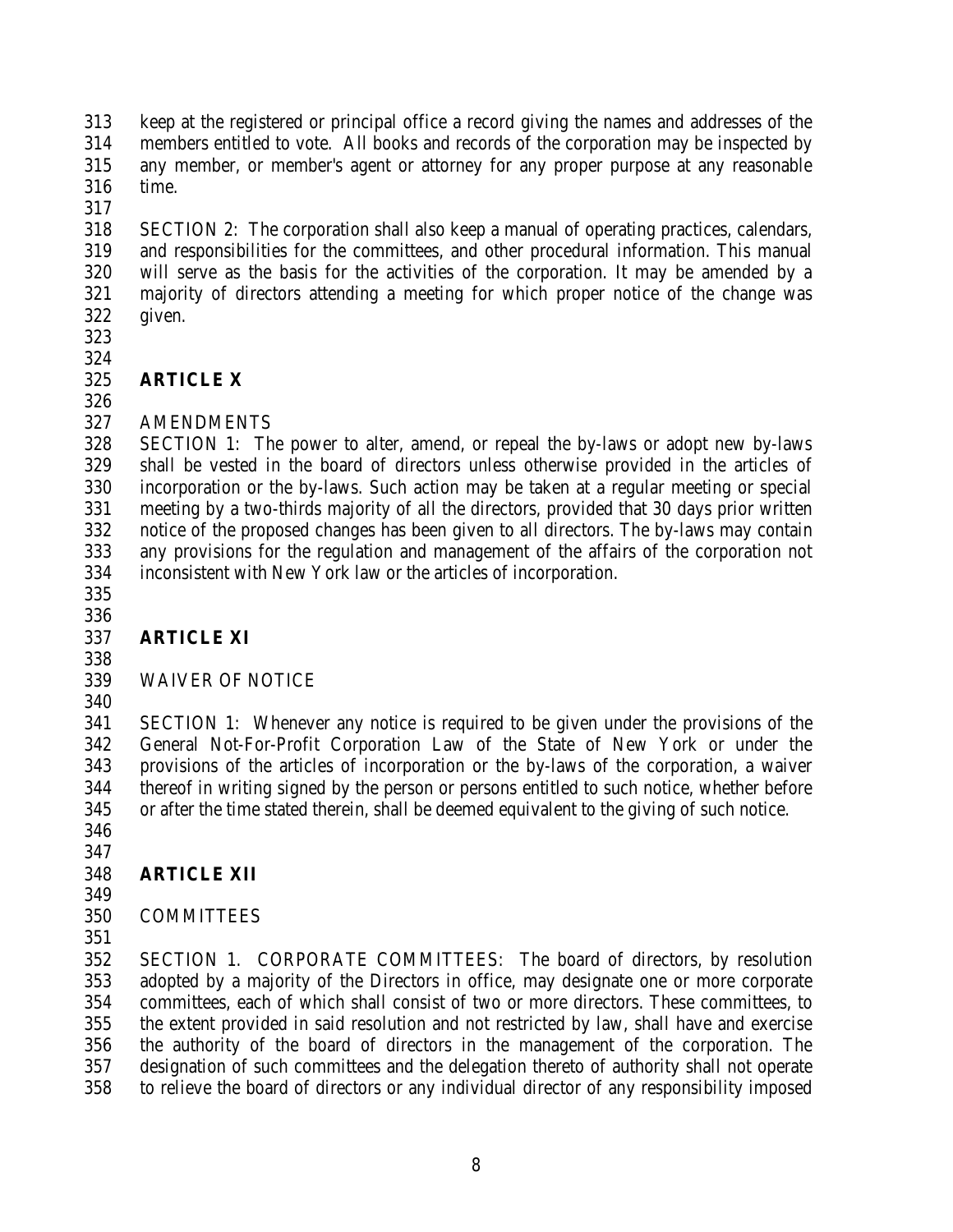upon it or any individual director by law. The chairperson and members of each corporate committee shall be appointed by the chairperson of the board of directors and serve at the pleasure of the board of directors.

 SECTION 2. OPERATING COMMITTEES: Operating committees may be designated by a resolution adopted by a majority of the directors present at a meeting at which a quorum is present. Except as otherwise provided in such resolution, the president of the corporation shall appoint the chairpersons of operating committees in consultation with the chairperson of the board of directors. All other members of operating committees shall be appointed by the president in consultation with the chairperson of the committee in question. Operating committees, to the extent provided in said resolution and not restricted by law, shall also have and exercise the authority of the board of directors in the management of the corporation. The designation of such committees and the delegation thereto of authority shall not operate to relieve the board of directors or any individual director of any responsibility imposed upon it or any individual director by law. Members of operating committees serve at the pleasure of the president of the corporation. Members of operating committees need not be directors of the corporation.

 SECTION 3. TERM OF OFFICE: Each chairperson or member of any committee shall continue to serve as such until the next annual meeting of the directors of the corporation, unless the committee shall be sooner terminated, or unless such member resigns or is 380 removed from a corporate committee, by action of the chairperson of the board; or an operating committee, by action of the President. operating committee, by action of the President.

 SECTION 4. VACANCIES: Vacancies in the membership of any committee may be filled by appointments made in the same manner as provided in the case of original appointment.

 SECTION 5. QUORUM: Unless otherwise provided in the resolution of the board of directors designating a committee, a majority of the whole committee shall constitute a quorum, and the act of a majority of the members present at the meeting at which a quorum is present shall be the act of the committee.

 SECTION 6. MINUTES: Minutes of all committee meetings, with particular attention to action items, should be forwarded to the corporate secretary as soon after the meeting as is practicable.

 SECTION 7. RULES: Each committee may adopt rules for its own governance not inconsistent with these by-laws or with rules adopted by the board of directors. Any such rules should be recorded in the minutes of the meeting and forwarded to the corporate secretary.

- 
- 
- 
- 
-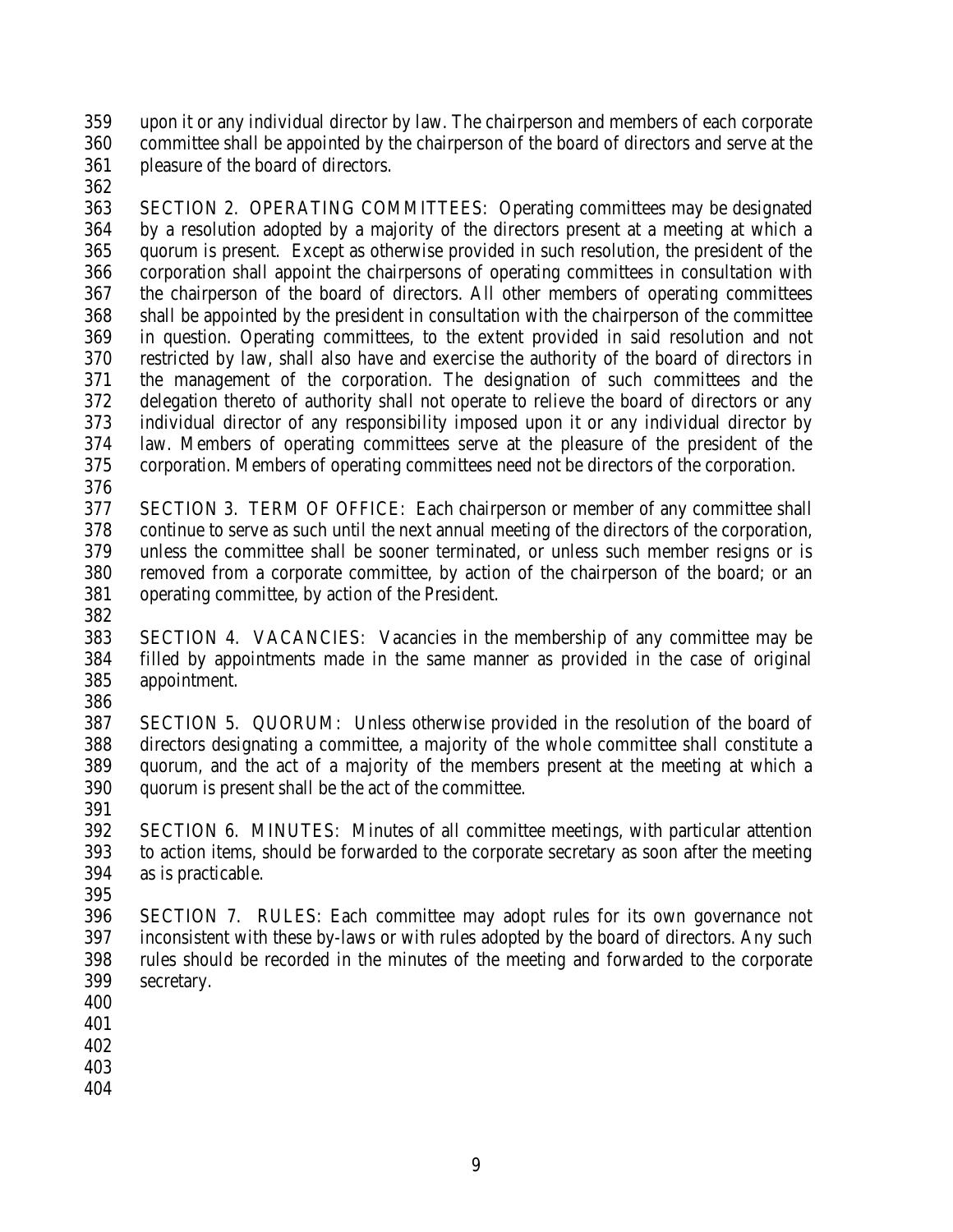#### **ARTICLE XIII**

#### CORPORATE COMMITTEES

 SECTION 1. BY-LAWS COMMITTEE: The By-Laws Committee comprises two or more directors appointed by the chairperson of the board of directors. The purpose of the By-Laws Committee is to keep the board of directors, officers, and committee chairpersons advised as to the guidelines and operational procedures set forth by the by- laws; to make recommendations and proposals for amendments to the articles of incorporation and by-laws for discussion and voting by the board of directors, and to keep a full set of current by-laws available for all directors.

 SECTION 2. STRATEGIC PLANNING COMMITTEE: The chairperson and members of the Strategic Planning Committee shall be appointed by the chairperson of the board of directors and shall include at least two directors of the corporation. The purpose of the strategic planning committee is to produce and continually revise a strategic plan for the advancement of the purpose of the corporation; to critique and evaluate the status and direction of the corporation; and to report its findings and plans to the board of directors. Additionally, this committee shall create and revise the case statement and fundraising strategy to be used in the solicitation of individual, corporate, and foundation donations to the corporation. It is expected to develop projects and programs that can provide direct funding for the benefit of the corporation, in accordance with objectives established and approved by the board of directors.

 SECTION 3. NOMINATING COMMITTEE: The chairperson and members of the Nominating Committee shall be appointed by the chairperson of the board of directors and shall comprise three or more directors, one of whom must be an officer of the corporation. The purpose of the nominating committee is to identify and nominate to the board of directors persons qualified and able to serve as officers and directors of the corporation. This committee shall meet annually to prepare a report for inclusion with the notice of the annual meeting of those qualified and able to serve in the offices to be elected at that annual meeting, and otherwise as circumstances require.

#### **ARTICLE XIV**

#### OPERATING COMMITTEES

 SECTION 1. FINANCE AND AUDIT COMMITTEE: The Finance and Audit Committee chairperson shall be appointed by the president of the corporation in consultation with the chairperson of the board of directors. Other members of the committee shall be appointed by the president in consultation with the chairperson of the committee. All persons so appointed to this committee shall be approved by majority vote of the board of directors. The purpose of this committee is to provide an oversight function for the office of the treasurer, to review budgets for the corporation and its committees, and to review and approve guidelines and objectives for the investment of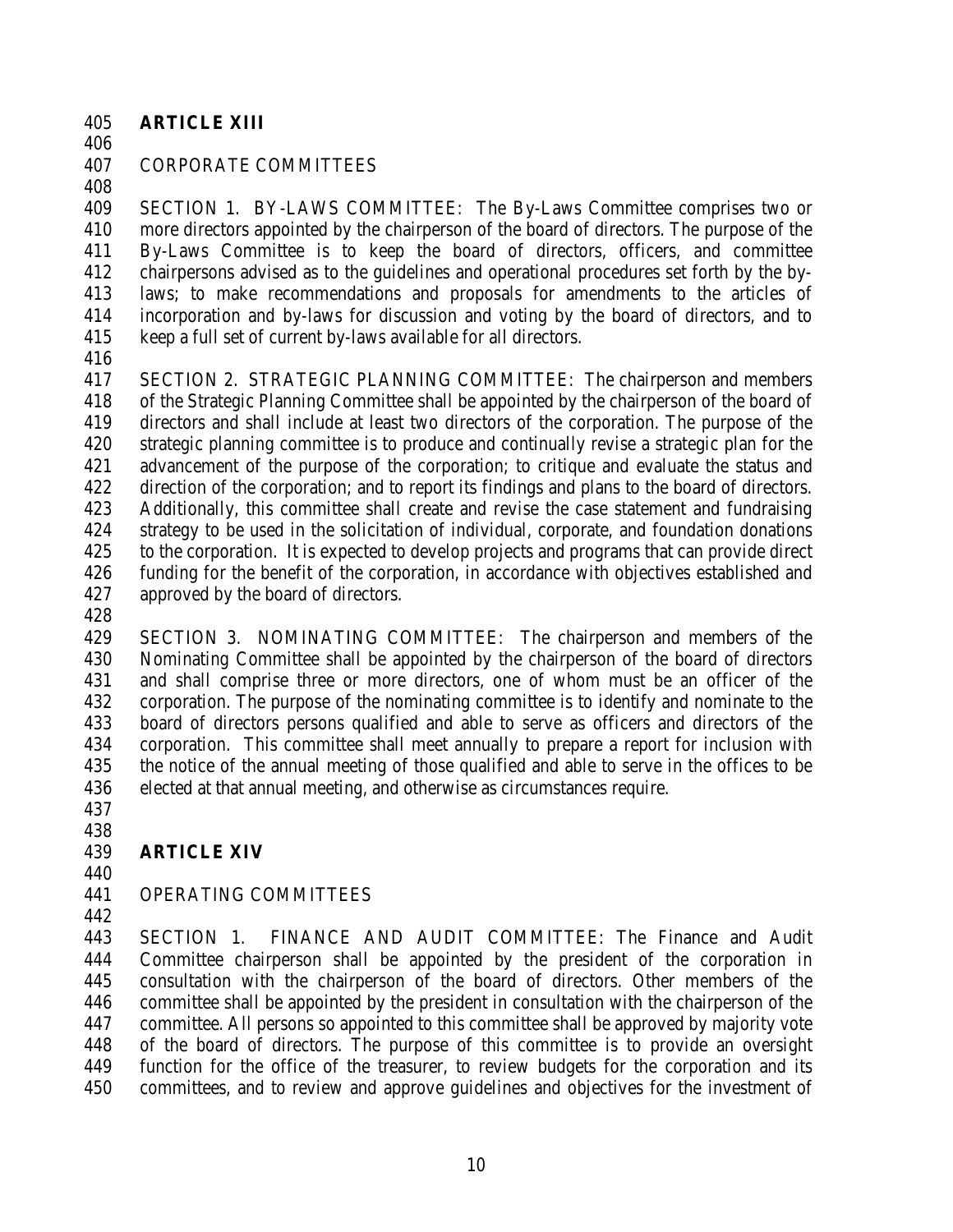the funds of the corporation in a prudent and productive manner. Its purpose also includes an expectation to advise and consult with the treasurer in establishing accounting methods and reports to best control and explain the operations of the corporation to the board of directors and to the public, and to ensure that the corporation and its books and records are managed in an efficient and business-like fashion. It will also select and recommend for board approval a CPA to perform the timely audits of the books and records as required by appropriate laws.

| 460 | <b>ARTICLE XV</b> |  |
|-----|-------------------|--|
|     |                   |  |

| 461 |                                                                                            |
|-----|--------------------------------------------------------------------------------------------|
| 462 | CODE OF ETHICS FOR DIRECTORS AND OFFICERS OF THE ASSOCIATION                               |
| 463 |                                                                                            |
| 464 | 1. Faithfully abide by the Articles of Incorporation, By-Laws, and Policies of the         |
| 465 | Association.                                                                               |
| 466 |                                                                                            |
| 467 | 2. Exercise reasonable care, good faith, and due diligence in organizational affairs.      |
| 468 |                                                                                            |
| 469 | 3. Disclose information that may result in a perceived or actual conflict of interest.     |
| 470 |                                                                                            |
| 471 | 4. Disclose information of fact that would have significance in Board decision–making.     |
| 472 |                                                                                            |
| 473 | 5. Remain accountable for prudent fiscal management to the Board of Directors              |
| 474 | and the nonprofit sector, and where applicable, to government and funding bodies.          |
| 475 |                                                                                            |
| 476 | 6. Maintain professional level of courtesy, respect, and objectivity in all organizational |
| 477 | activities.                                                                                |
| 478 |                                                                                            |
| 479 | 7. Strive to uphold those practices and assist other members of the Board in upholding     |
| 480 | the highest standards of conduct.                                                          |
| 481 |                                                                                            |
| 482 | 8. Exercise the powers invested for the good of the Association rather than for his or her |
| 483 | personal benefit, or that of the nonprofit they represent.                                 |
| 484 |                                                                                            |
| 485 | 9. Respect the confidentiality of sensitive information known due to Board service.        |
| 486 |                                                                                            |
| 487 | 10. Respect the diversity of opinions as expressed or acted upon by the Board,             |
| 488 | committees, and Association members and formally register dissent as appropriate.          |
| 489 |                                                                                            |
| 490 | 11. Promote collaboration and cooperation among Society members.                           |
| 491 |                                                                                            |
| 492 | In connection with this Code of Ethics, Statements of the AFRAS Policies and               |
| 493 | Procedures will be attached to these by-laws as Exhibits A and B respectively. However,    |
| 494 | Exhibits A and B are not to be considered part of these by-laws.                           |
| 495 |                                                                                            |
| 496 |                                                                                            |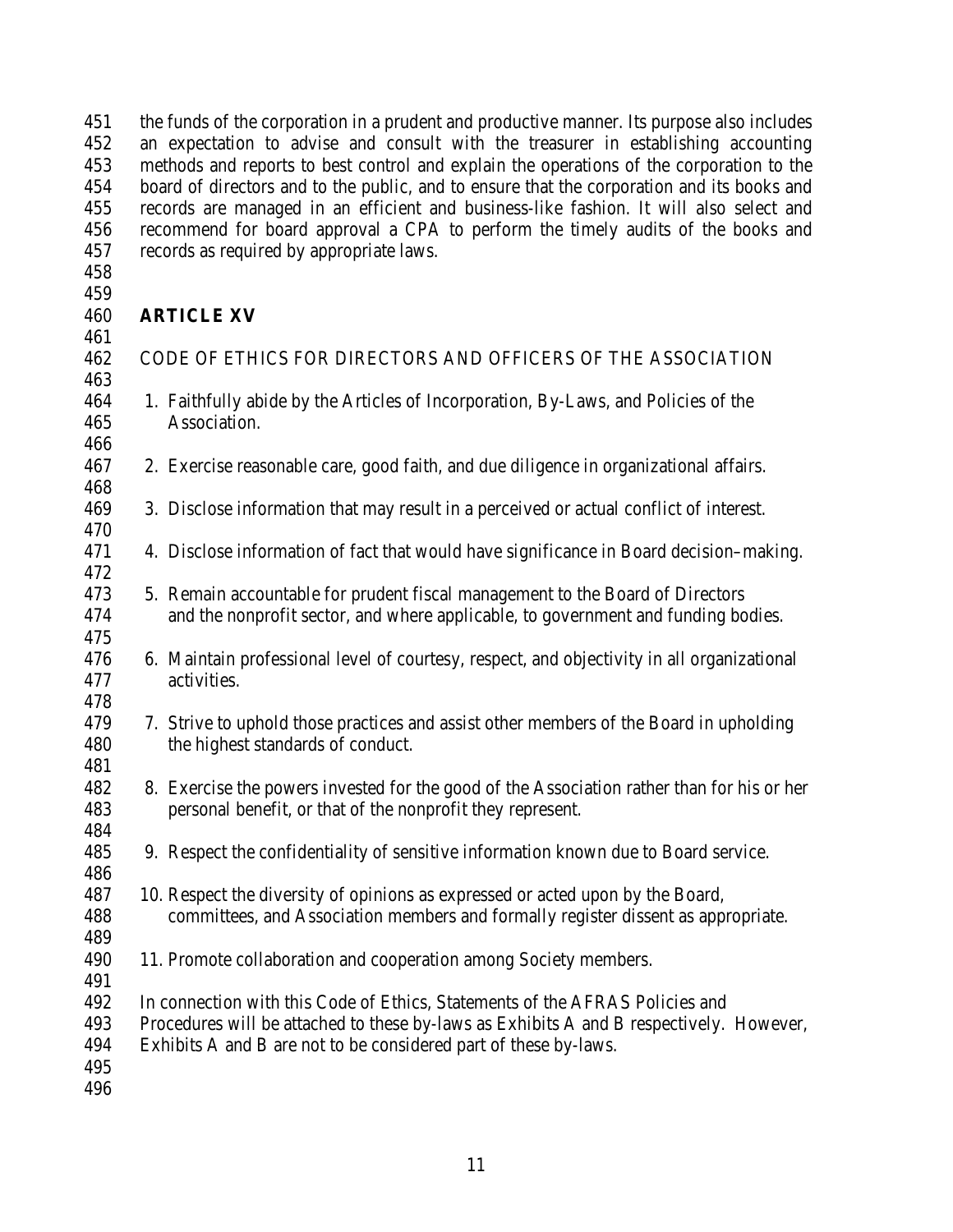#### **ARTICLE XVI**

#### DISSOLUTION

 In the event that the corporation shall cease to function for the purposes stated in these by-laws and upon the affirmative vote of a majority of the then remaining directors, the corporation shall be dissolved and any remaining funds and other assets donated to a carefully selected voluntary maritime search and rescue organization. This article, Article XVI, shall not be subject to amendment except by the affirmative vote of a two-thirds majority of the board of directors.

# 

#### **EXHIBIT A – Policies**

511 1. Conflict of Interest

In connection with any actual or possible conflict of interest, an interested Person,

defined as any Director, Officer, or Designated Person who may directly or indirectly

financially benefit from decisions he or she could make, must disclose the existence of

the financial interest and be given the opportunity to disclose all material facts to the

Board of Directors and members of pertinent committees with powers delegated by the

board of directors who are considering any proposed transaction or arrangement.

### 2. Whistleblower Protection

 All Association members and volunteers have a mechanism for the confidential reporting of inappropriate, fraudulent, or suspicious activity or actions which may tarnish the organization's good name and reputation. As such, any Association member who 524 becomes aware of any violation of federal, state, or local law or regulation, including any<br>525 financial wrongdoing, should immediately report the violation to the Chairman of the financial wrongdoing, should immediately report the violation to the Chairman of the Finance & Audit Committee to allow the organization to investigate and, if applicable, 527 correct the situation or condition. If the Chairman of the Finance & Audit Committee is involved or is believed to be involved in the matter being reported then the matter should be reported to the President and as a subsequent alternative, to the Chairman of the Board.

# 3. Annual review of tax forms

 Prior to filing with the Internal Revenue Service, the annual tax forms (Form 990 for Non Profit) shall be reviewed by the members of the Board of Directors.

- 
- 4. Record Retention
- Established time periods for the retention of important corporate and committee
- documents are stipulated below:
- 
- Corporate Records

Annual Reports Permanent

Articles of Incorporation Permanent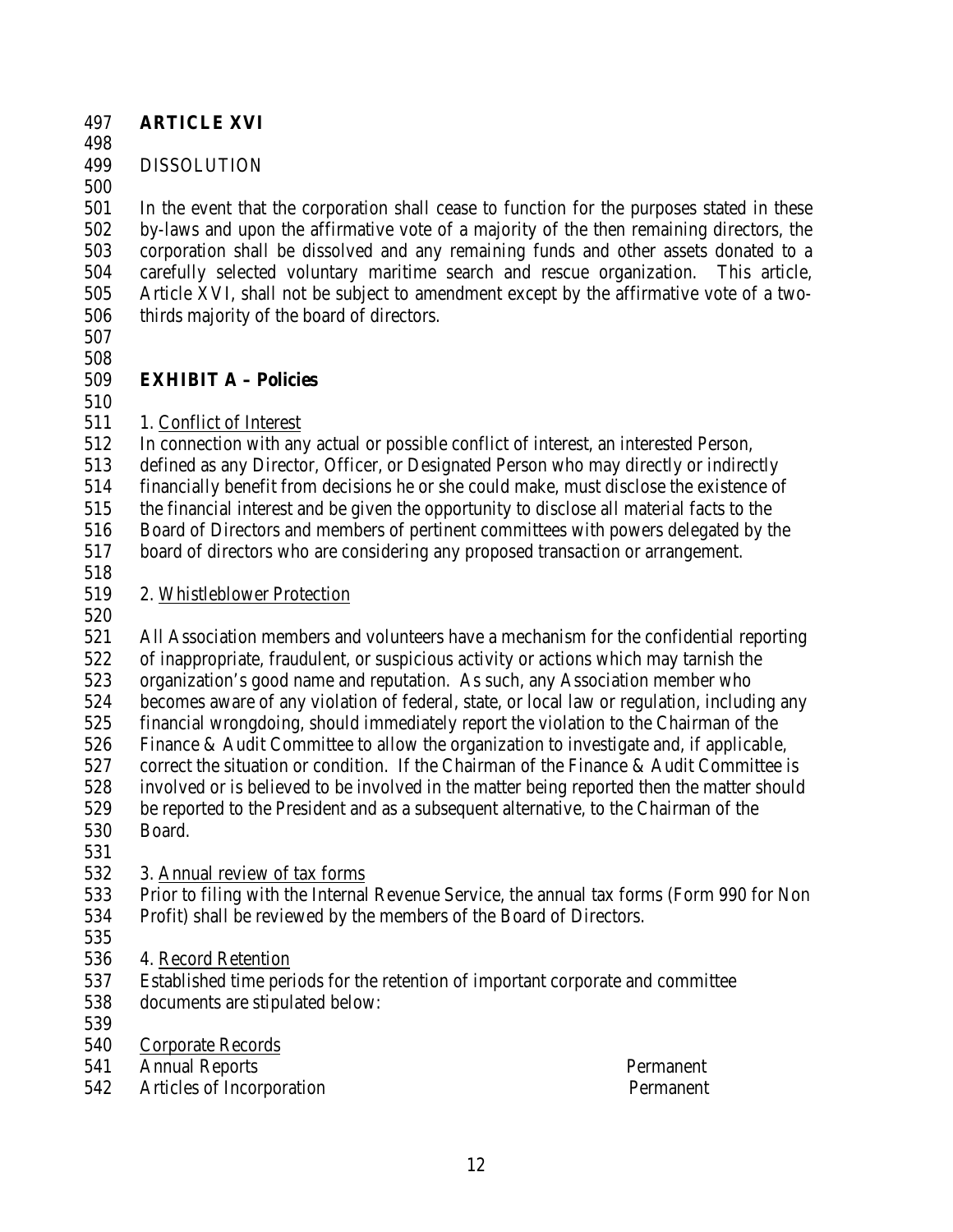| 544<br>Minutes - Board of Directors<br>Permanent                                        |  |
|-----------------------------------------------------------------------------------------|--|
|                                                                                         |  |
| 545<br><b>Qualification to do Business</b><br>Permanent                                 |  |
| 546<br><b>Reorganization Records</b><br>Permanent                                       |  |
| 547<br>Minutes – Committee<br>5 Years                                                   |  |
| 548                                                                                     |  |
| 549<br>Legal                                                                            |  |
| 550<br>Claims and Litigation Files<br>Permanent                                         |  |
| 551<br>Copyright, Trademark or Patents<br>Permanent                                     |  |
| 552                                                                                     |  |
| 553<br><b>Insurance</b>                                                                 |  |
| 554<br>7 Years<br><b>Accident Reports</b>                                               |  |
| Claims<br>555<br>7 Years                                                                |  |
| 556<br>Policies<br>7 Years                                                              |  |
| 557                                                                                     |  |
| 558<br>Personnel                                                                        |  |
| 559<br>Employee earnings/Payroll records<br>7 Years                                     |  |
| 560<br><b>Employee Files</b><br>7 Years                                                 |  |
| 561<br><b>Government Reports</b><br>7 Years                                             |  |
| Pensions<br>562<br>Permanent                                                            |  |
| 563                                                                                     |  |
| 564<br><b>Real Estate</b>                                                               |  |
| 565<br>10 Years*<br>Leases                                                              |  |
| 20 Years*<br>566<br>Purchases                                                           |  |
| 567                                                                                     |  |
| 568<br>Taxes                                                                            |  |
| 569<br>Income Tax returns and cancelled checks                                          |  |
| 570<br>(Federal, State and local if applicable)<br>Permanent                            |  |
| 571<br>Payroll tax returns<br>7 Years                                                   |  |
| 572<br>Property Tax returns<br>Permanent                                                |  |
| 573<br>Sales and use tax returns<br>7 Years                                             |  |
| 574                                                                                     |  |
| * signified retention period begins after final payment, settlement, expiration,<br>575 |  |
| 576<br>termination, sale, etc.                                                          |  |
| 577                                                                                     |  |
| 578<br>5. Expense Guidelines for Officers, Directors, Employees, Volunteers, and        |  |
| 579<br><b>Consultants</b>                                                               |  |
|                                                                                         |  |
| 580<br>1. Expense policies must meet basic IRS requirements:                            |  |
| 581<br>Expenses must be bona fide, ordinary, and necessary expenses incurred or<br>a.   |  |
| 582<br>reasonably expected to be incurred to further business.                          |  |
| 583<br>i. An ordinary expense is one that is common and accepted in a field             |  |
| of trade, business, or profession.<br>584                                               |  |
| ii. A necessary expense is one that is helpful and appropriate for the<br>585           |  |

conduct of business.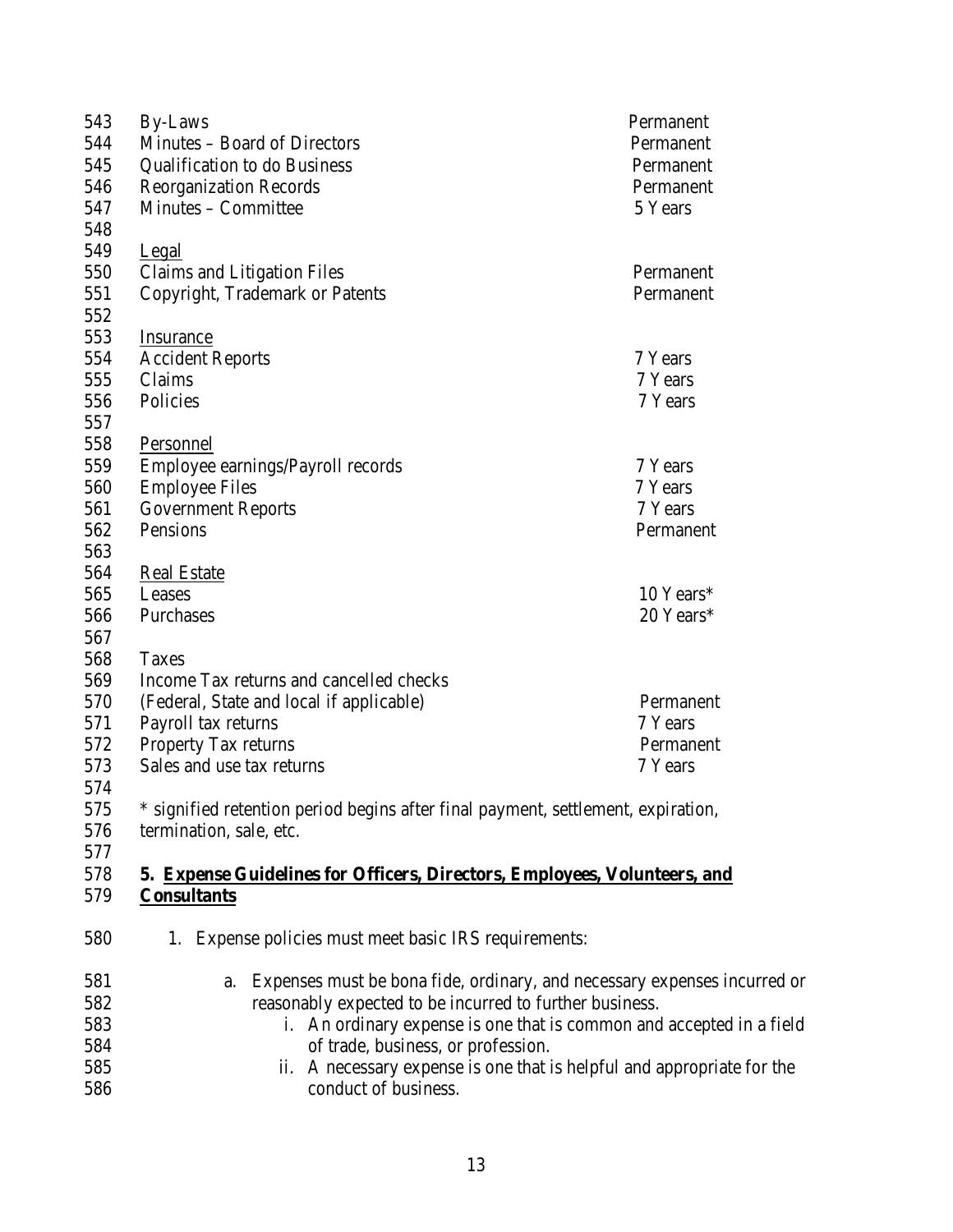- b. Reimbursable or deductible expenses must be properly substantiated as to amount, time, use, and business purpose. (See **RECEIPTS** section). The IRS uses the business purpose to determine if reimbursement is taxable income to the recipient.
- c. To ensure that reimbursement or deductions are appropriate, it is the Association's responsibility to determine whether expenses meet the definition of ordinary and necessary business expenses.

#### **TRAVEL AND ENTERTAINMENT EXPENSES**

#### AIRLINE TRAVEL

 Officers, directors, employees, volunteers, and consultants will be reimbursed (as pre- approved by the President) or will be able to deduct for reasonable air travel purchased to conduct the Association's business. Reimbursement or deduction for air travel is made at coach-class airfare and priority should be given to obtaining discounted coach-class airfare. Whenever possible, airline reservations should be made at least 14 days prior to the travel dates.

The following additional rules apply to air travel:

#### 

- 1. First class air travel will only be reimbursable or deductible if there is 605 documented medical need.
- 2. Memberships in airline flight clubs are not reimbursable or deductible.
- 3. Cost of flight insurance is not reimbursable or deductible.
- 4. When returning on a Sunday or departing on a Saturday in order to obtain a cost savings in airfare due to the Saturday-night stay, travelers should provide a total cost comparison (showing that the lower airfare plus an extra night lodging is less costly than airfare without the Saturday night stay).
- 5. Cost of upgrade certificates is not reimbursable or deductible.
- 6. Cost of canceling and rebooking flights is not reimbursable or deductible, unless
- it can be shown that it was necessary or required for legitimate business or
- medical reasons (such as changed meeting dates, etc.).
- 7. Travelers must identify and pay for all personal flights, even if such flights are incorporated into a flight schedule that serves business purposes (i.e. the
- Association will not reimburse for the personal legs of a trip).

# HOTEL

- A hotel or motel statement is required with the expense report for all overnight stays.
- Association officers, directors, employees, volunteers, and consultants may be
- reimbursed (with pre-approval by the President) or may deduct for the cost of reasonable
- lodging expense (single occupancy rooms, not a suite). For Board meetings, reasonable
- lodging expense is the cost of other officers' and directors' rooms.

# USE OF PERSONAL AUTOS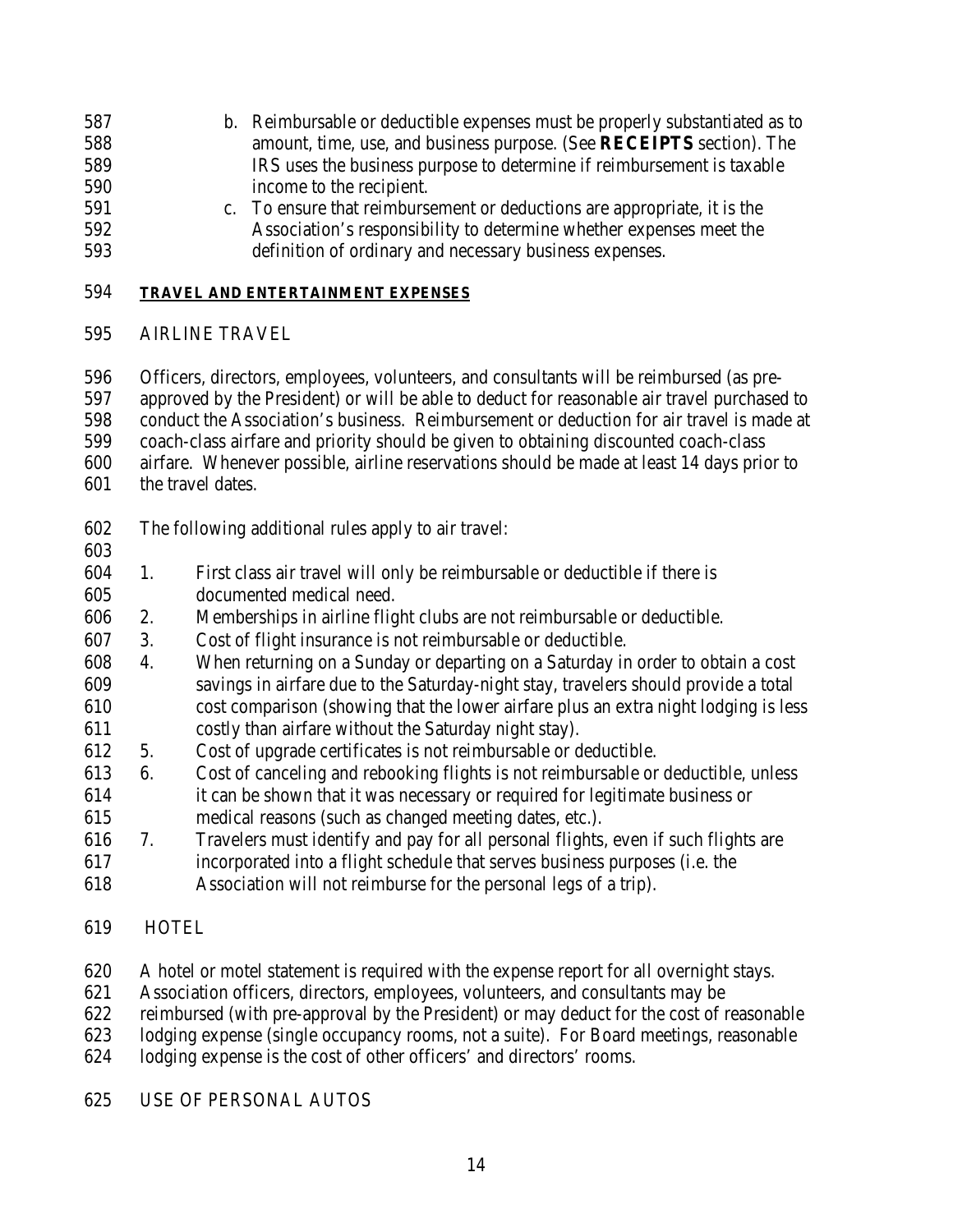- When a personal car represents the most practical means of travel, officers, directors,
- employees, consultants, volunteers, and employees may receive reimbursement (with pre-
- approval by the President) or may deduct based on current IRS standard mileage rate to
- cover the cost of gas, repairs, and maintenance. The reimbursement or deduction rate will
- be the published IRS rate.

### SURFACE TRANSPORTATION

Taxi or limousine fares incurred traveling to and from airports, and taxi and bus fares

incurred traveling locally between business related functions are reimbursable (with pre-

approval by the President) or deductible at actual cost. Automobile rental will be

reimbursed or deductible if limousine or taxi services are unavailable, or if fares would

exceed rental charges. When renting in the United States, all applicable insurance should

be waived if you carry automobile insurance elsewhere. Parking and toll charges are

reimbursable or deductible at actual cost when traveling by personal or rental automobile.

# INDIVIDUAL MEALS

Individual meals are defined as meal expenses for the individual while out-of-town on

Association business. Travelers may be reimbursed or may deduct for authorized and

- reasonable meal expenses with appropriate documentation.
- The cost of all meals, including normal tips, incurred by a director, officer, employee,

volunteer, or consultant that meet these definitions will be reimbursable (with pre-

approval by the President) or deductible. Each individual, when practical, should report

only his/her own meal expenses. If an individual's meals are included with another

647 individual, the cost should be reported on the senior individual's expense report. All

meals of \$25 or more require a cash register or credit card receipt. Tear tabs will not be

- accepted as adequate documentation for meals.
- Meal costs should be as reasonable as possible for the occasion and locale and should
- comply with current GSA guidelines. The amounts are for a specific meal, not for a full
- day; and only the actual cost of the guideline amount will be reimbursed or deductible,
- whichever is lower.
- When exceptions to these guidelines are necessary, the President's and Treasurer's approval may be required for reimbursement or deductions.

# TELEPHONE

 Telephone charges relating to official Association business are reimbursable or deductible.

# ENTERTAINMENT

Personal entertainment expenses are not reimbursable or deductible.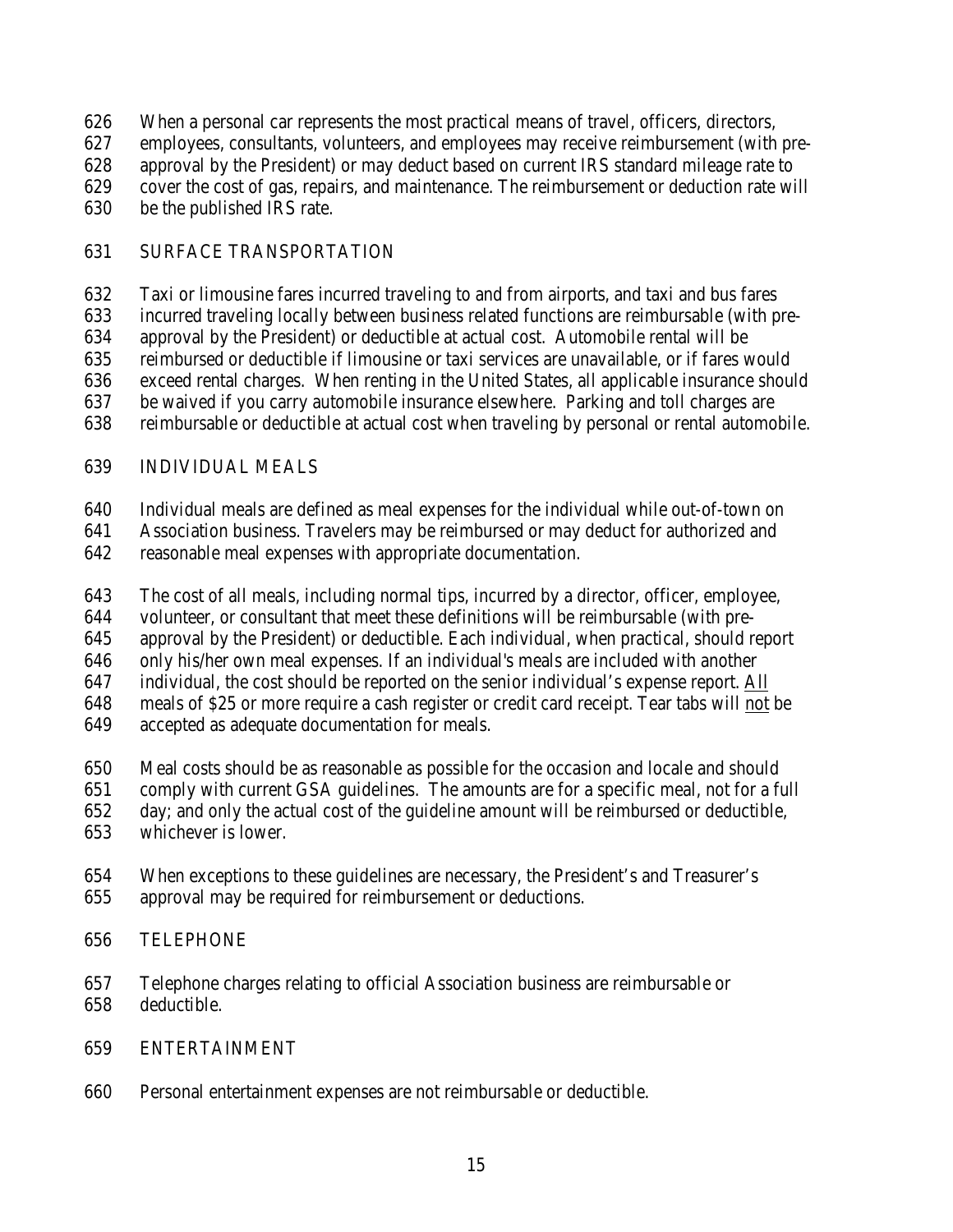| 661        | <b>POSTAGE</b>                                                                            |                                                                                               |  |  |
|------------|-------------------------------------------------------------------------------------------|-----------------------------------------------------------------------------------------------|--|--|
| 662        | Postage charges relating to official Association business are reimbursable or deductible. |                                                                                               |  |  |
| 663        | <b>MISCELLANEOUS</b>                                                                      |                                                                                               |  |  |
| 664        | Miscellaneous travel expenses should be itemized for reimbursement or deductions.         |                                                                                               |  |  |
| 665        | <b>RECEIPTS</b>                                                                           |                                                                                               |  |  |
| 666        |                                                                                           | The following documents are to be attached to reimbursement requests (Expense Report)         |  |  |
| 667        |                                                                                           | or deduction notifications (In Kind Donations Report), as appropriate:                        |  |  |
| 668        |                                                                                           |                                                                                               |  |  |
| 669        | $\overline{\phantom{0}}$                                                                  | Transportation ticket stub.                                                                   |  |  |
| 670        | $\overline{\phantom{a}}$                                                                  | Paid bill for lodging.                                                                        |  |  |
| 671        | $\blacksquare$                                                                            | Car rental invoice.                                                                           |  |  |
| 672        | $\overline{\phantom{a}}$                                                                  | Receipts for parking and toll charges.                                                        |  |  |
| 673        | $\overline{\phantom{a}}$                                                                  | Receipts for expenses of \$25 or more, showing amount, date, place and purpose.               |  |  |
| 674<br>675 |                                                                                           | EXPENSE REPORT or IN KIND DONATION REPORT                                                     |  |  |
| 676        |                                                                                           |                                                                                               |  |  |
| 677        |                                                                                           | At the conclusion of a business trip, a director, officer, employee, volunteer, or consultant |  |  |
| 678        |                                                                                           | that has incurred business-related expenses should complete an Expense Report (for            |  |  |
| 679        |                                                                                           | reimbursement) or an In Kind Donations Report (for tax deduction purposes) in                 |  |  |
| 680        |                                                                                           | accordance with the following policies:                                                       |  |  |
| 681        |                                                                                           |                                                                                               |  |  |
| 682        |                                                                                           | 1. Identify each business expense separately (i.e. do not group all expenses for one          |  |  |
| 683        |                                                                                           | trip together)                                                                                |  |  |
| 684        |                                                                                           | 2. With the exception of tips and reimbursed mileage, all business expenses of \$25           |  |  |
| 685        |                                                                                           | or more must be supported with invoices/receipts.                                             |  |  |
| 686        |                                                                                           | 3. For all lodging and any expenditure other than meals, vendor receipts/invoices             |  |  |
| 687        |                                                                                           | must be submitted. Credit card charge slips do not represent adequate supporting              |  |  |
| 688        |                                                                                           | documentation.                                                                                |  |  |
| 689        |                                                                                           | 4. For airfare, airline-issued receipts should be obtained. If a traveler fails to obtain a   |  |  |
| 690        |                                                                                           | receipt, other evidence must be submitted indicating that a trip was taken and the            |  |  |
| 691        |                                                                                           | amount paid (for example, a combination of an itinerary, a credit card receipt, and           |  |  |
| 692        |                                                                                           | boarding passes).                                                                             |  |  |
| 693        |                                                                                           | 5. Mileage may be reimbursed or deducted at the standard federal rate in effect, as           |  |  |
| 694        |                                                                                           | published annually by the IRS.                                                                |  |  |
| 695        | 6.                                                                                        | The business purpose of each trip must be adequately explained on each report.                |  |  |
| 696        | 7.                                                                                        | Programs or cost centers must be identified for all expenditures.                             |  |  |
| 697        | 8.                                                                                        | For all meals and business entertainment with another person, the following must              |  |  |
| 698        |                                                                                           | be identified:                                                                                |  |  |
| 699        |                                                                                           | a. Names, titles and business relationships of all persons entertained                        |  |  |
| 700        |                                                                                           | b. The business purpose of the entertainment (topics discussed, etc.)                         |  |  |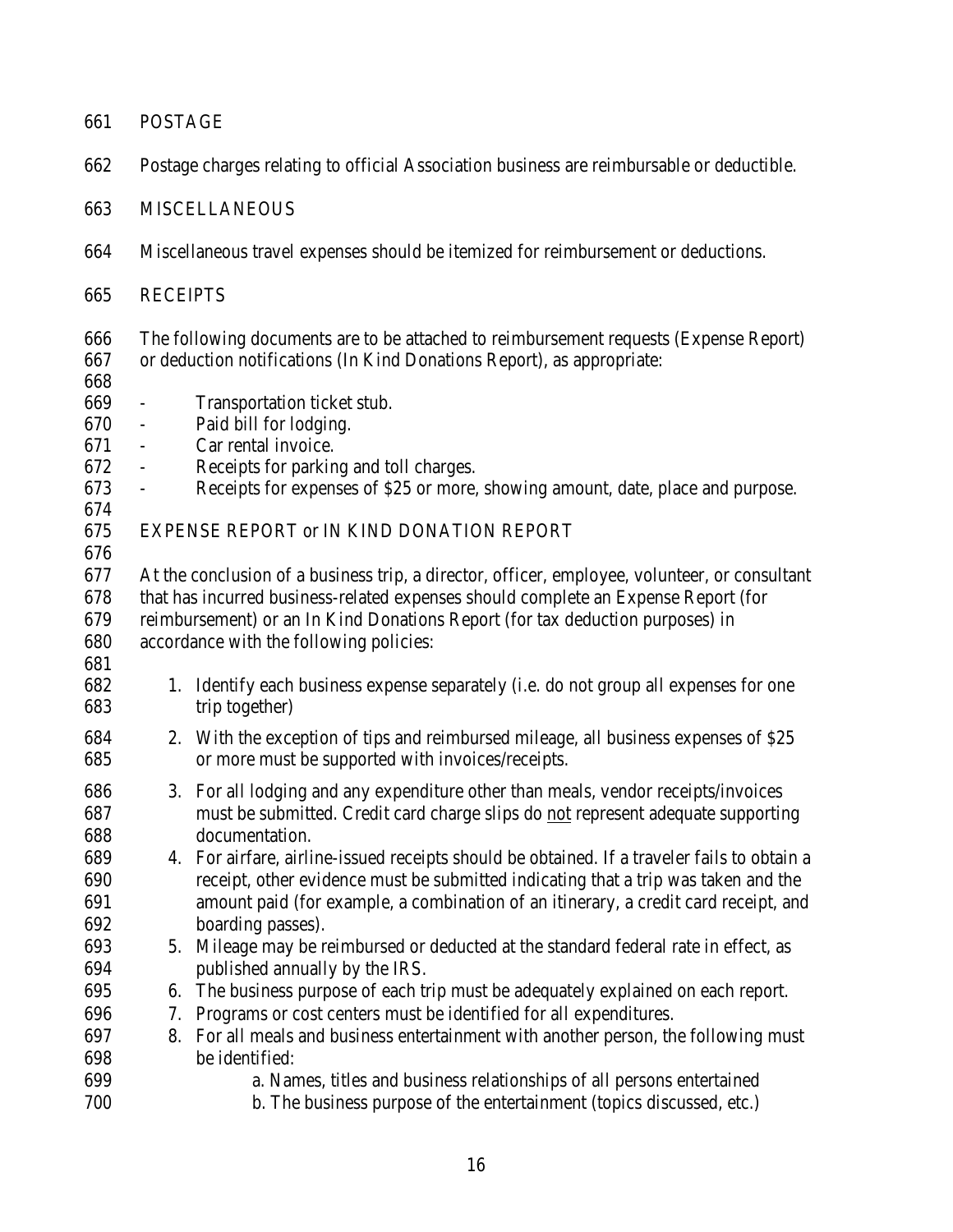| 701 |     |                                                    | 9. All Expense reports and In Kind Donation reports must be signed and dated by              |             |
|-----|-----|----------------------------------------------------|----------------------------------------------------------------------------------------------|-------------|
| 702 |     | the traveler.                                      |                                                                                              |             |
| 703 |     |                                                    | 10. All Expense reports must be approved by the Treasurer or the President.                  |             |
| 704 | 11. |                                                    | Only one Expense report or In Kind Donation form should be prepared for each                 |             |
| 705 |     | trip.                                              |                                                                                              |             |
| 706 |     |                                                    |                                                                                              |             |
| 707 |     |                                                    | A director, officer, employee, volunteer, or consultant will not be reimbursed for Expense   |             |
| 708 |     |                                                    | Reports nor deduct for In Kind Donation Reports not meeting the preceding criteria. If       |             |
| 709 |     |                                                    | the Expense Report results in a balance due to the Society the director, officer, employee,  |             |
| 710 |     | volunteer, or consultant must attach a check.      |                                                                                              |             |
| 711 |     |                                                    |                                                                                              |             |
| 712 |     |                                                    |                                                                                              |             |
| 713 |     | <b>EXHIBIT B</b> – Procedures                      |                                                                                              |             |
| 714 |     |                                                    |                                                                                              |             |
| 715 |     | 1. Conflict of Interest                            |                                                                                              |             |
| 716 |     |                                                    |                                                                                              |             |
| 717 |     |                                                    | Distribute a copy of the above policy and have each Interested Party associated with the     |             |
| 718 |     |                                                    | Association sign the Annual Conflict of Interest Statement as outlined below:                |             |
| 719 |     |                                                    |                                                                                              |             |
| 720 |     |                                                    |                                                                                              |             |
| 721 |     |                                                    |                                                                                              |             |
| 722 |     | 1) Read a copy of the Conflict of Interest Policy, |                                                                                              |             |
| 723 |     | 2) Read and understand the policy,                 |                                                                                              |             |
| 724 |     | 3) Agree to comply with the policy,                |                                                                                              |             |
| 725 |     |                                                    | 4) Understand the organization is charitable and in order to maintain its federal tax        |             |
| 726 |     |                                                    | exemption it must engage primarily in activities which accomplish one or more of             |             |
| 727 |     | its tax-exempt purposes,                           |                                                                                              |             |
| 728 |     |                                                    | 5) Have not entered into any direct or indirect financial arrangement with the               |             |
| 729 |     |                                                    | organization and if such an arrangement exists please identify below.                        |             |
| 730 |     |                                                    |                                                                                              |             |
| 731 |     |                                                    |                                                                                              |             |
| 732 |     |                                                    |                                                                                              |             |
| 733 |     |                                                    |                                                                                              |             |
| 734 |     | <b>Signature</b>                                   | <b>Title</b>                                                                                 | <b>Date</b> |
| 735 |     |                                                    |                                                                                              |             |
| 736 |     |                                                    |                                                                                              |             |
| 737 |     |                                                    |                                                                                              |             |
| 738 |     |                                                    |                                                                                              |             |
| 739 |     |                                                    | After disclosure of the financial interest and all material facts, and after any discussions |             |
| 740 |     |                                                    | with or presentations by the interested person, he/she shall leave the committee or board    |             |
| 741 |     |                                                    | of directors meeting while the determination of a conflict of interest is discussed and      |             |
| 742 |     |                                                    | voted upon. The remaining directors or committee members shall decide if a conflict of       |             |
| 743 |     | interest exists.                                   |                                                                                              |             |
| 744 |     |                                                    |                                                                                              |             |
|     |     |                                                    |                                                                                              |             |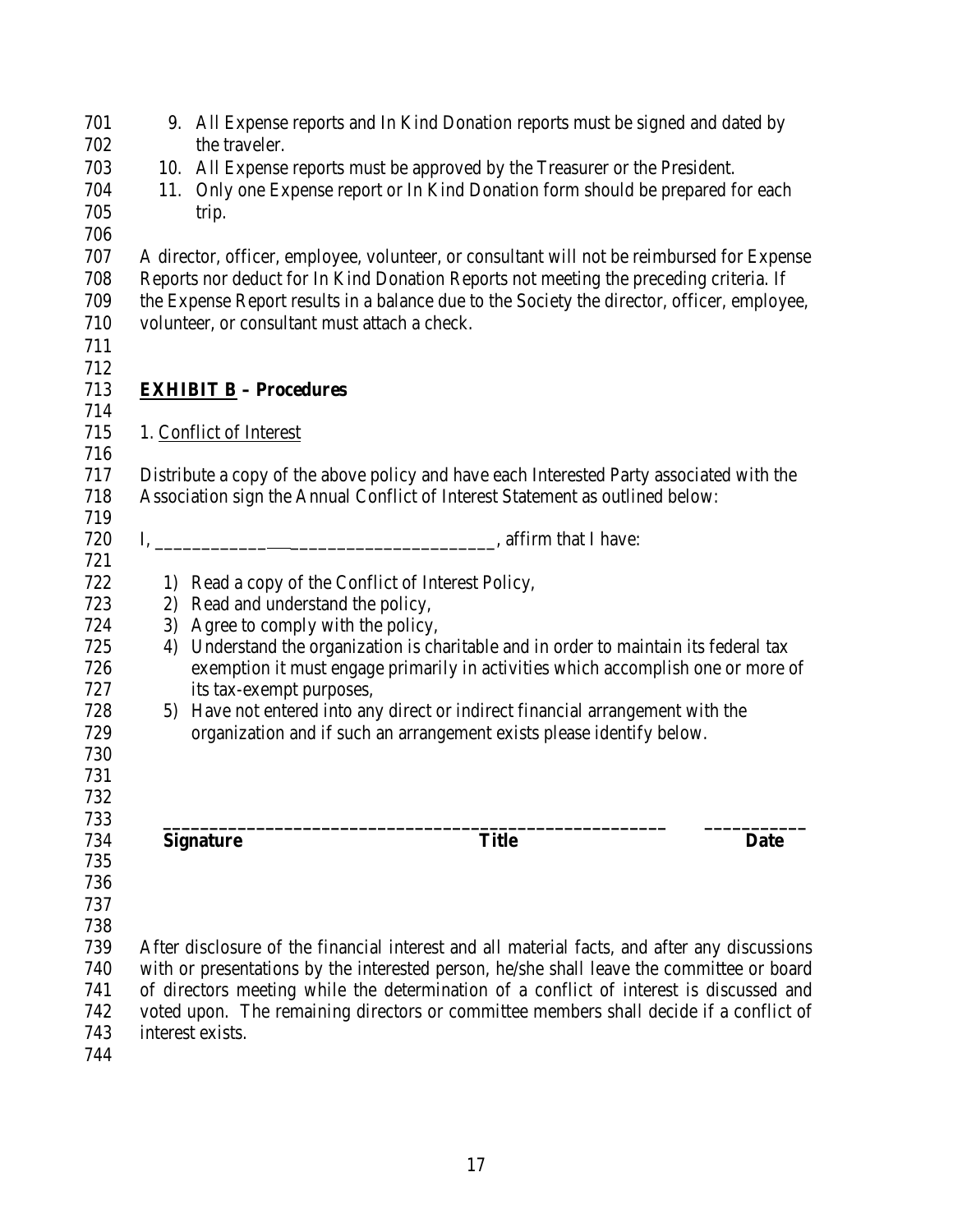The chairperson of the committee or board of directors shall, if appropriate, appoint a disinterested person or committee to investigate alternatives to the proposed transaction or arrangement.

 After exercising due diligence, the committee or board of directors shall determine whether the Association can obtain with reasonable efforts a more advantageous transaction or arrangement from a person or entity that would not give rise to a conflict of interest. If a more advantageous transaction or arrangement is not reasonably possible under circumstances not producing a conflict of interest, the committee or board of directors shall determine by a majority vote of the disinterested committee members or directors whether the transaction or arrangement is in the Association's best interest, for its own benefit, and whether it is fair and reasonable. In conformity with the above determination, it shall make its decision as to whether or not to enter into the transaction or arrangement.

 If the committee or board of directors has reasonable cause to believe an interested person has failed to disclose actual or possible conflicts of interest, it shall inform the committee member or director of the basis for such belief and afford the person an opportunity to explain the alleged failure to disclose.

 If after hearing the person's response and after making further investigation as warranted by the circumstances, the committee or board of directors determines the person has failed to disclose an actual or possible conflict of interest, it shall take appropriate disciplinary and corrective action.

# 2. Whistleblower Protection

 The Association's Code of Ethics and Conduct ("Code") requires directors, officers, and Society members to observe high standards of business and personal ethics in the conduct of their duties and responsibilities. As representatives of the Association, we must practice honesty and integrity in fulfilling our responsibilities and comply with all applicable laws and regulations.

 It is the responsibility of all directors, officers, and society members to comply with the Code and to report violations or suspected violations in accordance with our

Whistleblower Policy. No director, officer or Association supporter who in good faith

reports a violation of the Code shall suffer harassment, retaliation or adverse

consequences. Any retaliation against someone who has reported a violation in good

faith is subject to discipline up to and including forfeiture of their Association position.

This Whistleblower policy is intended to encourage and enable persons to raise serious

concerns within the Association prior to seeking resolution outside the Association.

The code addresses the Association's open door policy and suggests volunteers share

their questions, concerns, suggestions or complaint with someone who can address them

properly. In most cases, the committee chair is in the best position to address any area of

concern. However, if one is uncomfortable or one is unsatisfied with the committee

chair's response then it is encouraged to speak to an Association officer. Committee